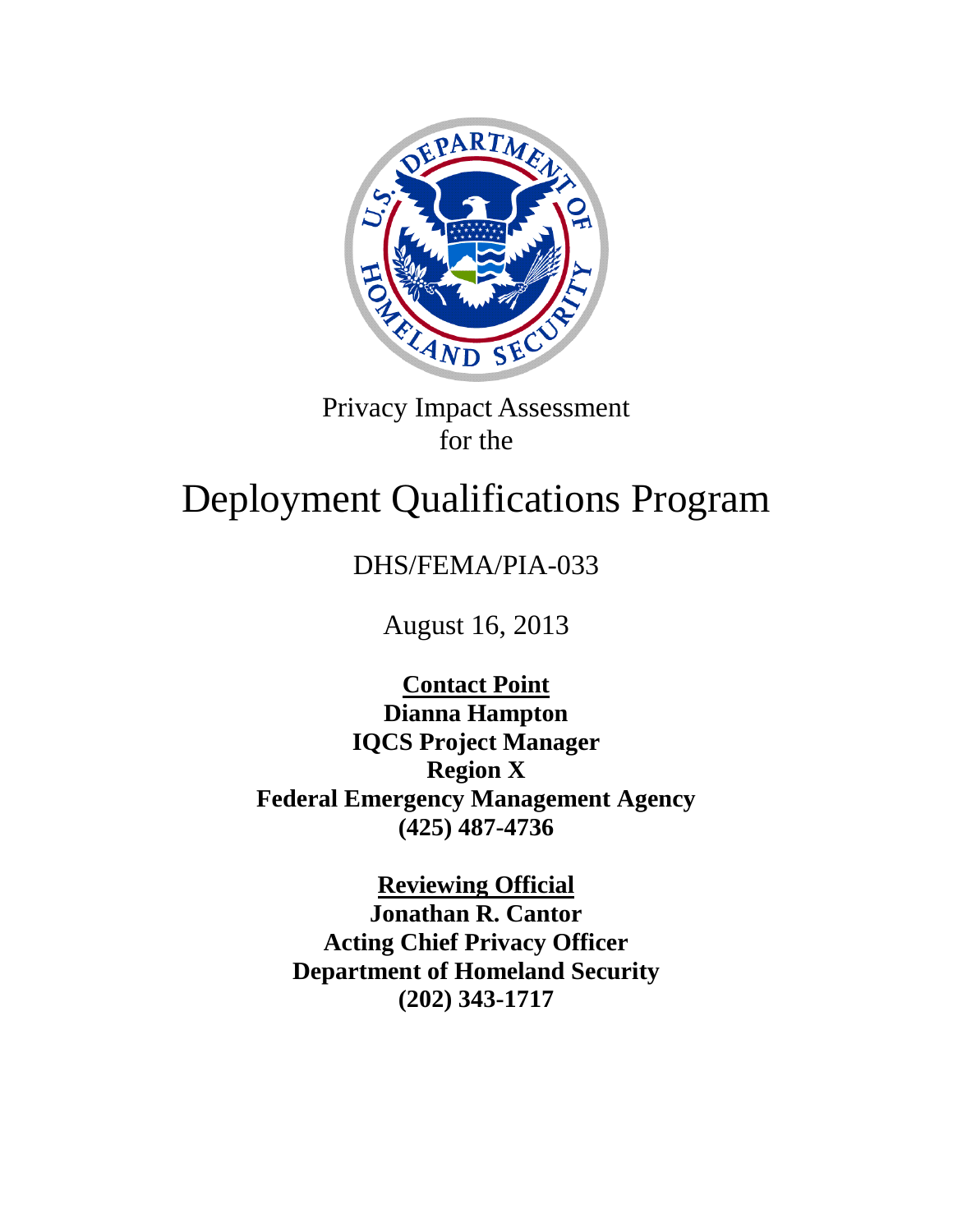

## **Abstract**

The Department of Homeland Security (DHS), Federal Emergency Management Agency (FEMA), Office of Response and Recovery, Response Directorate, Incident Workforce Management Office (IWMO) Deployment Unit maintains the FEMA Qualification System (FQS), a set of performance measures and criteria used to establish and evaluate disaster response and recovery personnel competency. To assign and qualify deployment personnel, FEMA leverages the FQS doctrine with the Automated Deployment Database (ADD), Learning Management System (LMS), Enterprise Data Warehouse/Operational Data Store (EDW/ODS), and the Department of Interior (DOI), Bureau of Land Management (BLM), Incident Qualifications and Certification System (IQCS), to track job titles, certifications, and training of participants in FEMA's deployment programs. FEMA is conducting this Privacy Impact Assessment (PIA) because, in conjunction with FQS, FEMA collects, uses, maintains, retrieves, and disseminates personally identifiable information (PII) through ADD and other systems, and shares it with DOI/BLM for the purpose of qualifying disaster response and recovery personnel for deployment.

## **Overview**

To meet the challenges of its long-standing all-hazards response mission under the Robert T. Stafford Disaster Relief and Emergency Assistance Act (Stafford Act), and to deliver coordinated, successful response operations, the IWMO Deployment Unit has established several deployment programs.<sup>[1](#page-1-0)</sup> FEMA has established the FEMA Qualifications System (FQS) to support these deployment programs and to meet the requirement of the Post Katrina Emergency Management Reform Act of 2006 (PKEMRA) that FEMA set qualification standards for all emergency managers, including the FEMA disaster workforce. FQS is a system of doctrine<sup>[2](#page-1-1)</sup> that sets disaster response and recovery personnel to consistent expectations of workforce competency and criteria. In turn, this will ensure and enable these professionals to perform the critical actions needed to help individuals and communities respond to, recover from, and mitigate disasters. FQS establishes a process for measuring employee performance, qualifications, training, and certifications against a qualifications standard (i.e., a position task book or PTB) for incident management and incident support positions. Each position title qualification in FQS consists of the documented performance of required knowledge, skills, and abilities that may be earned through a variety of means, such as: training, external certifications, deployment experiences, and simulations or exercises. To be "qualified" for any specific job title in FQS, an individual must complete all qualifying experience required for the position, complete required training, demonstrate successful

<span id="page-1-0"></span><sup>&</sup>lt;sup>1</sup> FEMA's deployment programs include FEMA Permanent Fulltime Employees (PFT), Temporary Fulltime Employee (TFT), Cadre of Response/Recovery Employees (CORE), FEMA Reservists, the FEMA Corps, and DHS Surge Capacity Force (SCF) programs, which are all discussed in further detail in the FEMA Deployment Programs PIA. However, neither DHS SCF volunteers nor the FEMA Corps members are included in the FQS program; therefore, their data is not shared with IQCS. For additional information about FEMA's Deployment Programs, please see DHS/FEMA/PIA-032 – FEMA Deployment Programs

<span id="page-1-1"></span> $2$  The term 'doctrine' refers to documentation and material that guides FEMA's deployment operations. Doctrine is implemented to promote FEMA's efforts to achieve its mission as an agency.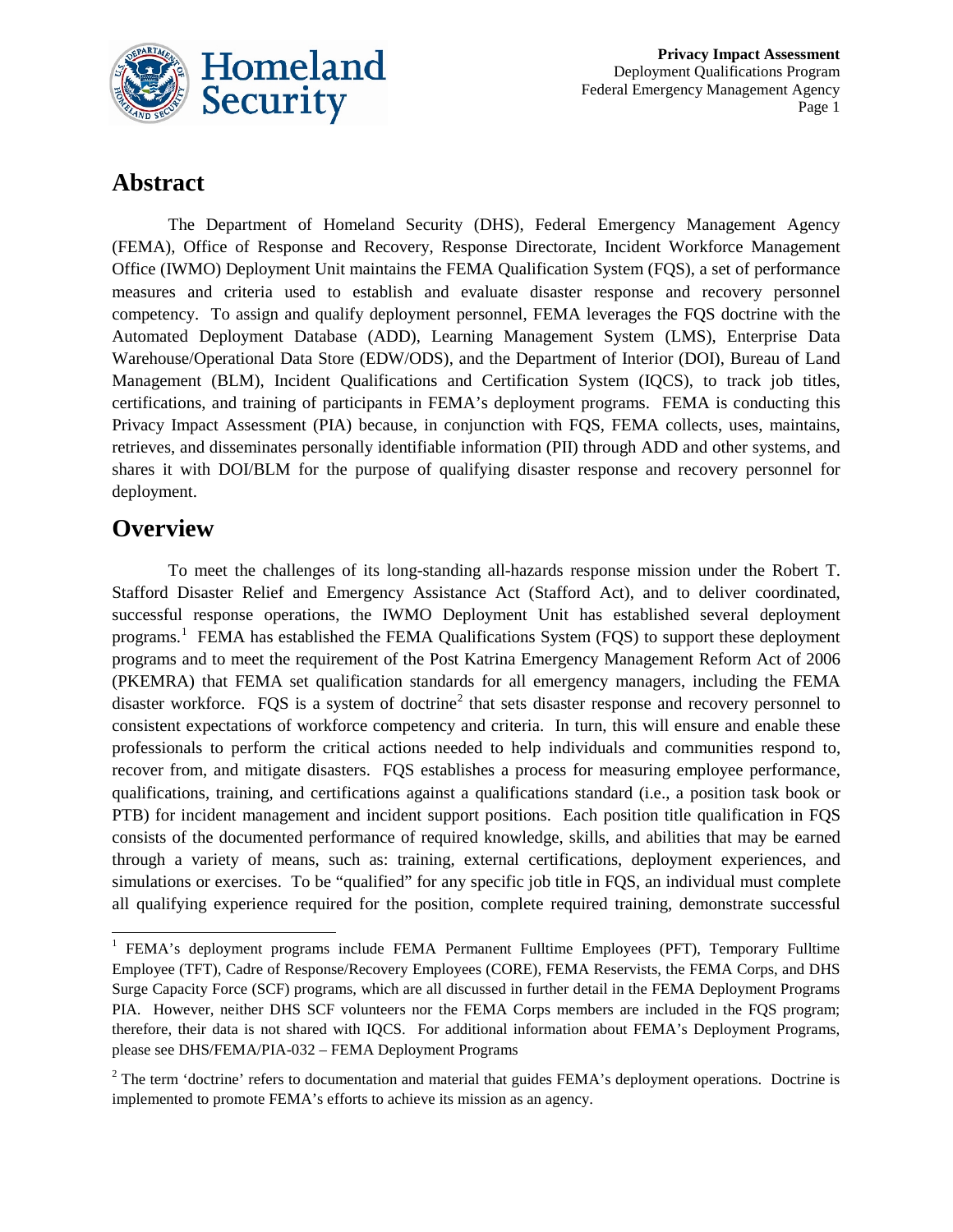

performance of the required activities, and be officially designated as "qualified" through management review of an individual's qualification records and history.

ADD is FEMA's official deployment system used to contact, request deployment, deploy, and monitor disaster response and recovery personnel responding to incidents. Through ADD, FEMA identifies and documents disaster response and recovery personnel assignments and tracks availability, work assignment, and duty station. To qualify disaster response and recovery personnel who are assigned FQS position titles, FEMA collects information from FEMA Permanent Full Time Employees (PFT), Temporary Full Time Employees (TFT), Cadre of Response Employees (CORE), and Reservists and stores the information in the ADD system.<sup>[3](#page-2-0)</sup> Once FEMA's deployment qualifications program is fully implemented, it will leverage information from the FEMA Employee Knowledge Center (FEKC),<sup>[4](#page-2-1)</sup>  $EDW/ODS$ ,<sup>[5](#page-2-2)</sup> and the National Emergency Training Center (NETC) Database,<sup>[6](#page-2-3)</sup> to match training and qualifications records of individuals with FQS position titles in DOI/BLM's  $IQCS^7$  $IQCS^7$ , a system originally developed by BLM to support the wildland fire response qualifications process. Through an interagency agreement between FEMA and BLM, BLM has created a FEMA-specific instance of IQCS that supports FEMA's business rules under FQS.

#### *Qualification of Disaster Response and Recovery Personnel*

The respective deployment programs provide Privacy Act Statements and collect the necessary information from disaster response and recovery professionals. Furthermore, FEMA has provided notice of its high-profile, agency-wide deployment qualifications program through several media, including a memorandum to all FEMA employees from the Deputy Administrator and multiple other memoranda, an FQS tri-fold brochure, and the FEMA Qualification System Guide, among other media.

Once the respective deployment program provides the Privacy Act Statement, the IWMO Deployment Unit enters the data into ADD. An individual whose information appears in ADD may update his or her information throughout the deployment experience by providing updated information regarding availability, deployment location, and/or other elements,  $\delta$  through the Availability Reporting System (ARS) toll-free line.

For each individual's record in ADD, FEMA assigns a personal identification number (PID) number, and with it, stores the name, social security number (SSN) (for FEMA and DHS component employees only), date of birth (DOB), position title(s), and disaster assignment experience that supports

<span id="page-2-0"></span><sup>&</sup>lt;sup>3</sup> ADD is discussed more thoroughly in the Deployment Programs PIA.

<span id="page-2-1"></span><sup>4</sup> *See* DHS/FEMA/PIA-022 – Student Training/Exercise Application and Registration Records, *available at* [http://www.dhs.gov/xlibrary/assets/privacy/privacy\\_pia\\_fema\\_starrs.pdf.](http://www.dhs.gov/xlibrary/assets/privacy/privacy_pia_fema_starrs.pdf)

<span id="page-2-2"></span><sup>5</sup> *See* DHS/FEMA/PIA-026 – Operational Data Store (ODS) and Enterprise Data Warehouse (EDW), *available at* [http://www.dhs.gov/xlibrary/assets/privacy/privacy\\_pia\\_fema\\_ods\\_edw\\_20120629.pdf.](http://www.dhs.gov/xlibrary/assets/privacy/privacy_pia_fema_ods_edw_20120629.pdf)

<span id="page-2-3"></span><sup>6</sup> *See* DHS/FEMA/PIA-022 – Student Training/Exercise Application and Registration Records, *available at* [http://www.dhs.gov/xlibrary/assets/privacy/privacy\\_pia\\_fema\\_starrs.pdf.](http://www.dhs.gov/xlibrary/assets/privacy/privacy_pia_fema_starrs.pdf)

<span id="page-2-4"></span><sup>7</sup> See DOI/BLM/PIA – Incident Qualifications and Certifications System, *available at* 

<span id="page-2-5"></span> $\delta$  For more information regarding the 'typical transaction' in ADD, see the FEMA Deployment Programs PIA.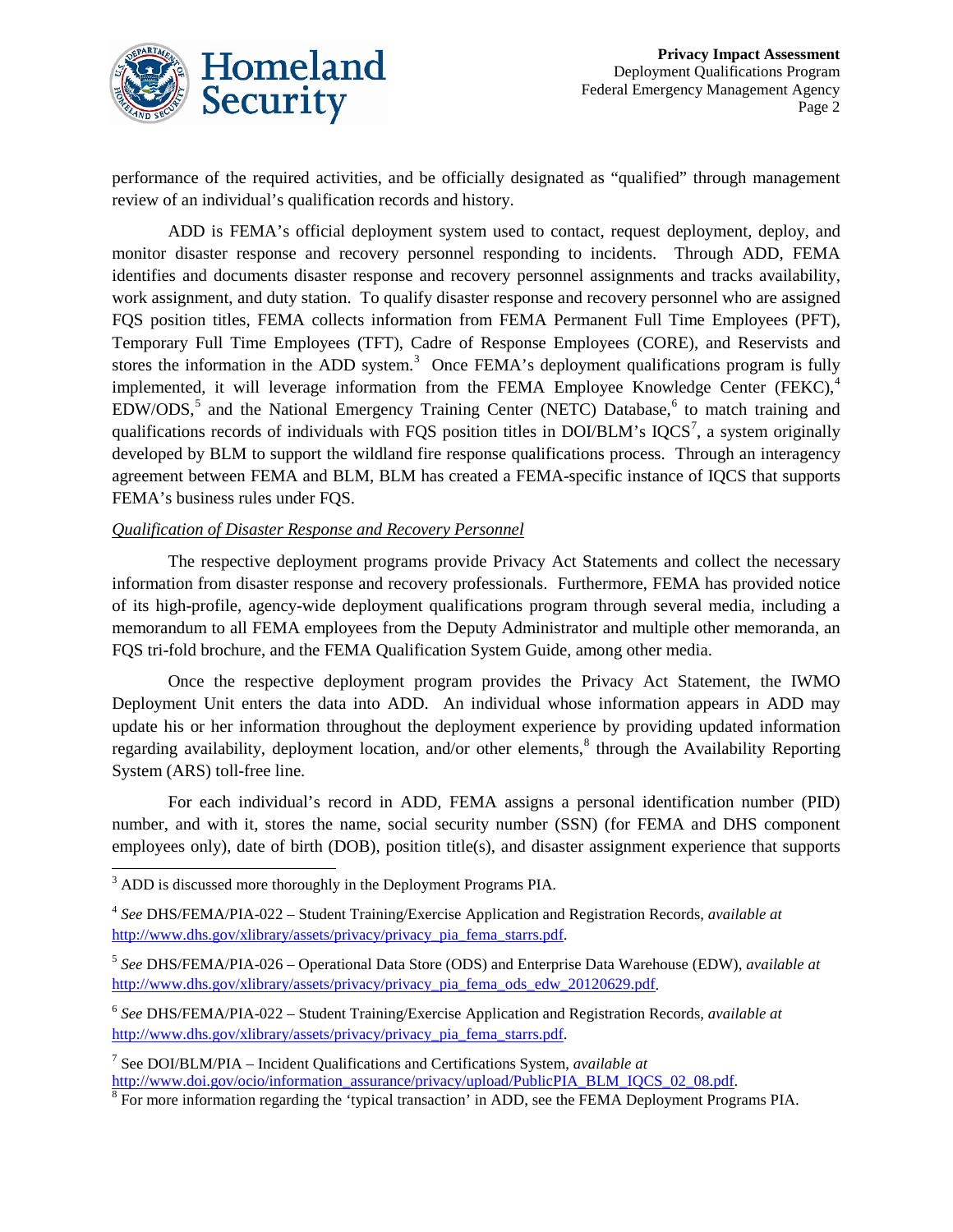

position qualification and currency, along with other specified information, as noted in section 2.1. For FEMA employees, who are subject to being qualified for a deployment-related position through FQS, FEMA uses the PID and the FQS position title to query the records in ADD. FEMA encrypts the results of these queries, stores them in EDW/ODS, secures them with a password, then transfers them via email to DOI/BLM to be uploaded into DOI/BLM's IQCS, where each individual's record will be matched with his or her respective FQS qualifications record. The PIDs created by ADD will also serve as the DOI/BLM's IQCS ID numbers. All transfers from FEMA to DOI/BLM submitted after the initial setup of FEMA's environment in DOI/BLM's IQCS will use the PIDs, individual names, and organization codes. As part of the initial setup, FEMA transferred to DOI/BLM's IQCS information on its PFT, TFT, CORE, and Reservist employees with assigned positions subject to FQS conditions.

Once FEMA transfers the updated records from EDW/ODS to BLM via encrypted email, DOI/BLM's IQCS applies the business rules for FQS to the individual records to determine the level of qualification for each position. Through FQS, FEMA assigns one of two statuses for any given position: 1) trainee; or 2) qualified. As individuals receive additional training and deployment experience, DOI/BLM's IQCS processes their records and notes their status achievement relative to their position title. For each individual, DOI/BLM's IQCS stores the full name, organization code, FQS position title(s), qualification status per position, the status of each PTB, and training information related to FQS positions, specialties, and certifications. DOI/BLM's IQCS also has robust reporting capabilities to manage individual and workforce position qualifications. DOI/BLM's IQCS queries the FEMA IQCS instance at regularly scheduled intervals to retrieve the current responder PIDs, job titles, and qualification status records and transfers those records to ADD that have been marked for such a transfer via a "Send to ADD" checkbox field within the qualifications record.<sup>[9](#page-3-0)</sup> This query returns the current, active FQS position titles, along with their respective PIDs, which are returned via secure, encrypted email to a FEMA IQCS Database Analyst, who manually matches and updates the records in ADD. Thus ADD retains only the current, active job title(s) for each deployable individual. Although this import of FEMA information into DOI/BLM's IQCS includes PIDs, it does not include SSNs or DOBs.

This manual process will be followed throughout the Initial Operations Phase, but by the fourth quarter of FY 2013, FEMA will formalize a memorandum of understanding (MOU) and interagency agreement with DOI/BLM to account for the future transfers of data between EDW/ODS and DOI/BLM's IQCS during the Final Operating Phase and beyond. At that point, FEMA will establish virtual servers at both agencies, which will allow FEMA to manually and securely send and obtain data between the two agencies. Thus, rather than a direct transfer of data queried from EDW/ODS to DOI/BLM's IQCS via encrypted email, EDW/ODS will directly extract the data from ADD for storage. Likewise, EDW/ODS will extract FEKC data for storage. FEMA will continue to use the PID to extract ADD deployment records from ODS and will use the SSN to extract the FEKC training records, which FEMA will append to the respective deployment records and remove the SSN. FEMA will then store all the records by PID in EDW/ODS and will securely transfer the data to DOI/BLM in order to upload it into DOI/BLM's IQCS and match it with the individual's FQS qualifications record.

<span id="page-3-0"></span><sup>&</sup>lt;sup>9</sup> The information that FEMA sends to DOI/BLM is stored in IQCS, but kept separate and apart from data within IQCS. The term "FEMA IQCS instance" is used to indicate the unique and separate location of FEMA's records within the IQCS environment.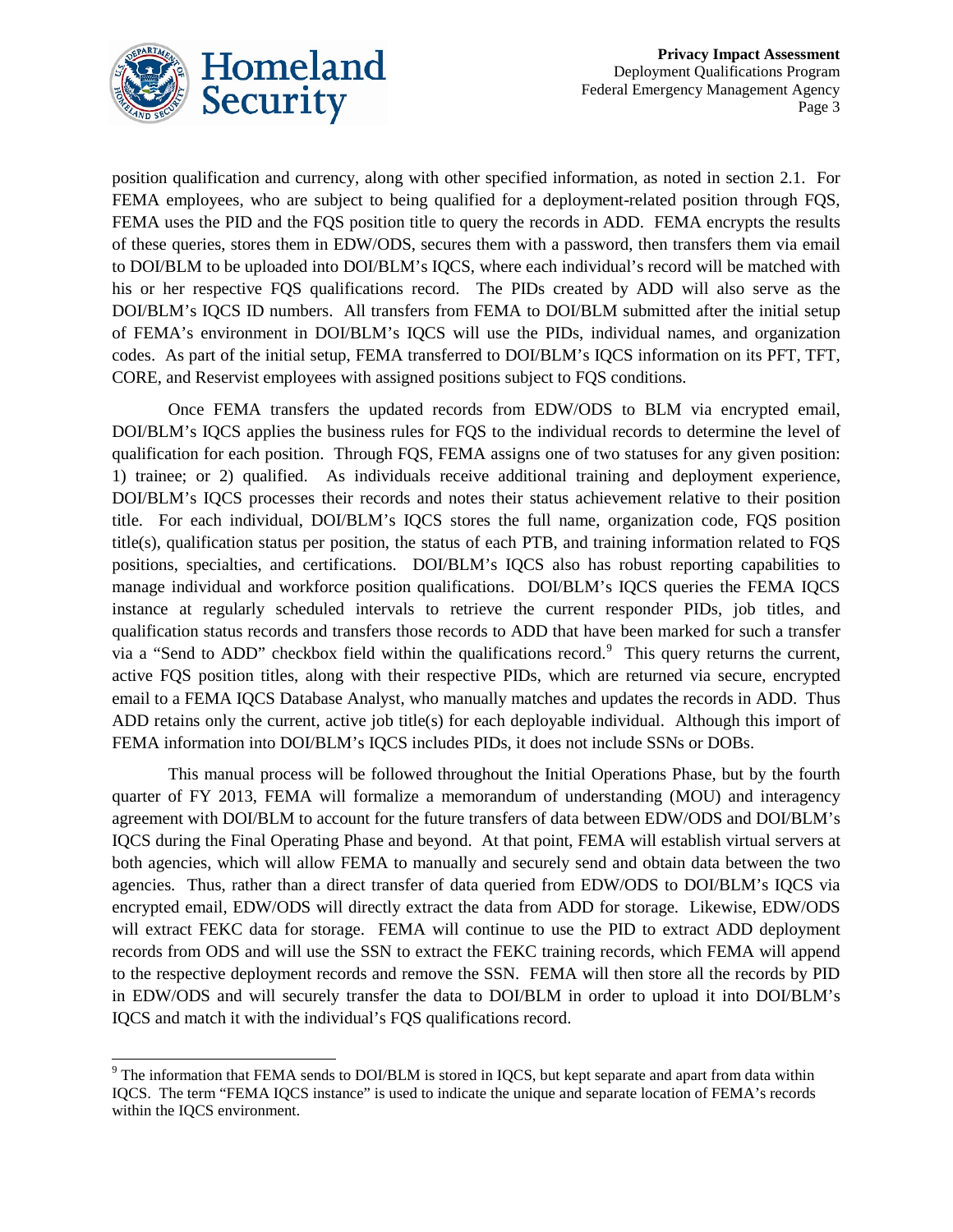

In the future, FEMA will enter course completion records housed in the NETC Database from courses provided at the Emergency Management Institute (EMI), the Center for Domestic Preparedness, Regions, Joint Field Offices, Disaster Recovery Centers, or directly to DOI/BLM's IQCS in one of the following ways: 1) FEMA will use the DOI/BLM's IQCS Enterprise Learning Module for scheduling courses and developing rosters, which enables disaster response and recovery personnel records to be updated directly by the module upon course completion; or 2) disaster response and recovery personnel will submit certificates of course completion, and either a national program manager or the IWMO Deployment Unit will manually enter the information into the responder's record.

The primary privacy risk related to FEMA's deployment qualifications program is the risk of an unauthorized or inadvertent disclosure of information from either ADD or DOI/BLM's IQCS. To mitigate this risk, FEMA employs a variety of measures. First, FEMA requires training courses of all individuals with access to ADD to ensure the proper use and handling of information. FEMA also uses standard operating procedures (SOP) to document ADD protocols and establish guidelines for how FEMA employees use ADD. In addition, the pending MOU between FEMA and DOI/BLM prohibits participating agencies from further disclosing information to any non-participating entity without written consent of the participating agency providing the information or disclosures required by federal statute. Furthermore, DOI/BLM trains its DOI/BLM's IQCS staff on the proper use and handling of information. FEMA and DOI/BLM both engage in regular meetings wherein any issues or concerns about the handling of information may be addressed. FEMA only shares information in ADD with DOI/BLM pursuant to the MOU and consistent with the appropriate System of Records Notice (SORN) described below in Section 1.2. DOI/BLM's IQCS will store active records for the duration of the MOU between FEMA and DOI/BLM. In the event that a disaster response or recovery personnel record is devoid of activity for four years, that record will become "inactive." If the record remains in inactive status for a year, DOI/BLM's IQCS will archive the record and return it to FEMA.

# **Section 1.0 Authorities and Other Requirements**

#### **1.1 What specific legal authorities and/or agreements permit and define the collection of information by the project in question?**

- Sections 303, 306, 403, 502, and 621 of the Robert T. Stafford Disaster Relief and Emergency Assistance Act as amended, Pub. L. No. 93-288, and codified at 42 U.S.C. §§ 5144, 5149, 5170, and 5197;
- Sections 503, 504, and 510 of the Homeland Security Act of 2002, codified at 6 U.S.C. §§ 313, 314, 320, and 711;
- Exec. Order No. 13478, "Amendments to Exec. Order No. 9397 Relating to Federal Agency Use of Social Security Numbers;"
- Exec. Order No. 9397, "Numbering System for Federal Accounts Relating to Individual Persons;"
- 5 U.S.C. § 1302, "Government Organization and Employee Regulations;"
- 31 U.S.C. § 7701(c), "General Assistance Administration;"
- 44 C.F.R. §§ 206.5, 206.7-206.8, 206.43; and,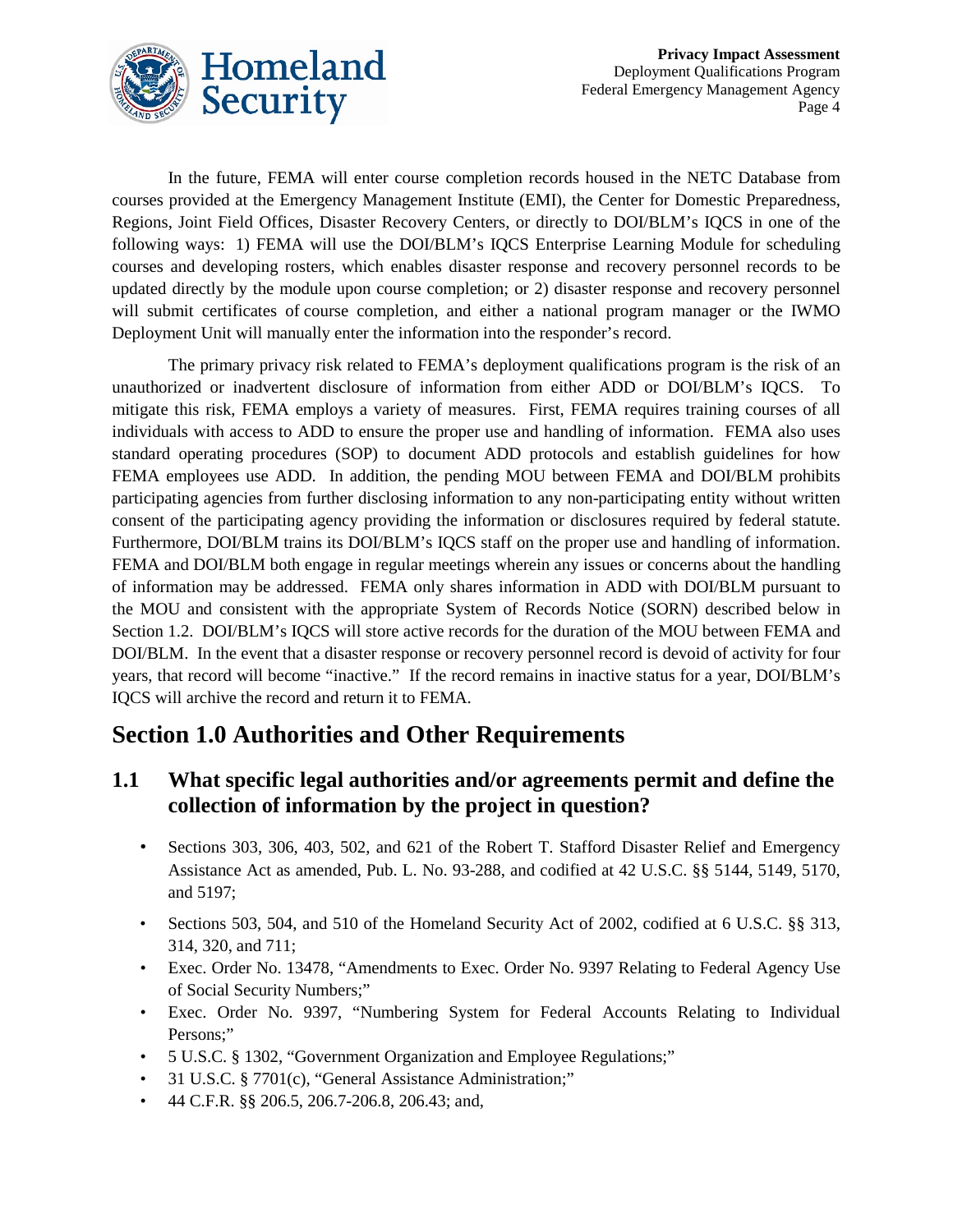

• Homeland Security Presidential Directive 5, "Management of Domestic Incidents."

## **1.2 What Privacy Act System of Records Notice(s) (SORN(s)) apply to the information?**

The information associated with FEMA's deployment qualification program is covered by the following SORNs:

- DHS/ALL-014 Department of Homeland Security Emergency Personnel Location System of Records, 73 FR 61888, October 17, 2008 [\(http://www.gpo.gov/fdsys/pkg/FR-2008-10-](http://www.gpo.gov/fdsys/pkg/FR-2008-10-17/html/E8-24807.htm) [17/html/E8-24807.htm\)](http://www.gpo.gov/fdsys/pkg/FR-2008-10-17/html/E8-24807.htm); and,
- DHS/ALL-021 Department of Homeland Security Contractors and Consultants, 73 FR 63179, October 23, 2008 [\(http://www.gpo.gov/fdsys/pkg/FR-2008-10-23/html/E8-25205.htm\)](http://www.gpo.gov/fdsys/pkg/FR-2008-10-23/html/E8-25205.htm).

#### **1.3 Has a system security plan been completed for the information system(s) supporting the project?**

ADD: FEMA completed a System Security Plan (SSP) for ADD in January 2006, and the Certification &Accreditation was completed in May 2013.

FEKC: FEMA completed a SSP for FEKC in January 2011, and granted an Authority to Operate (ATO) on January 29, 2011.

ODS: FEMA completed a SSP for ODS in August 2011, and granted an ATO on August 31, 2011.

DOI/BLM's IQCS: DOI/BLM completed a SSP for IQCS in June 2012, and granted an ATO on June 13, 2012.

#### **1.4 Does a records retention schedule approved by the National Archives and Records Administration (NARA) exist?**

FEMA's Records Management Division (RMD) is collaborating with partner agencies and NARA to establish an approved retention and disposal schedule for its deployment qualification records and deployment records that is consistent with the above referenced SORNs and the mission-driven needs of the agency. In the meantime, data will be retained and once NARA has approved this retention and disposal schedule, this PIA will be updated and all data will be retained and disposed of in accordance with the NARA approved schedule, including retroactively.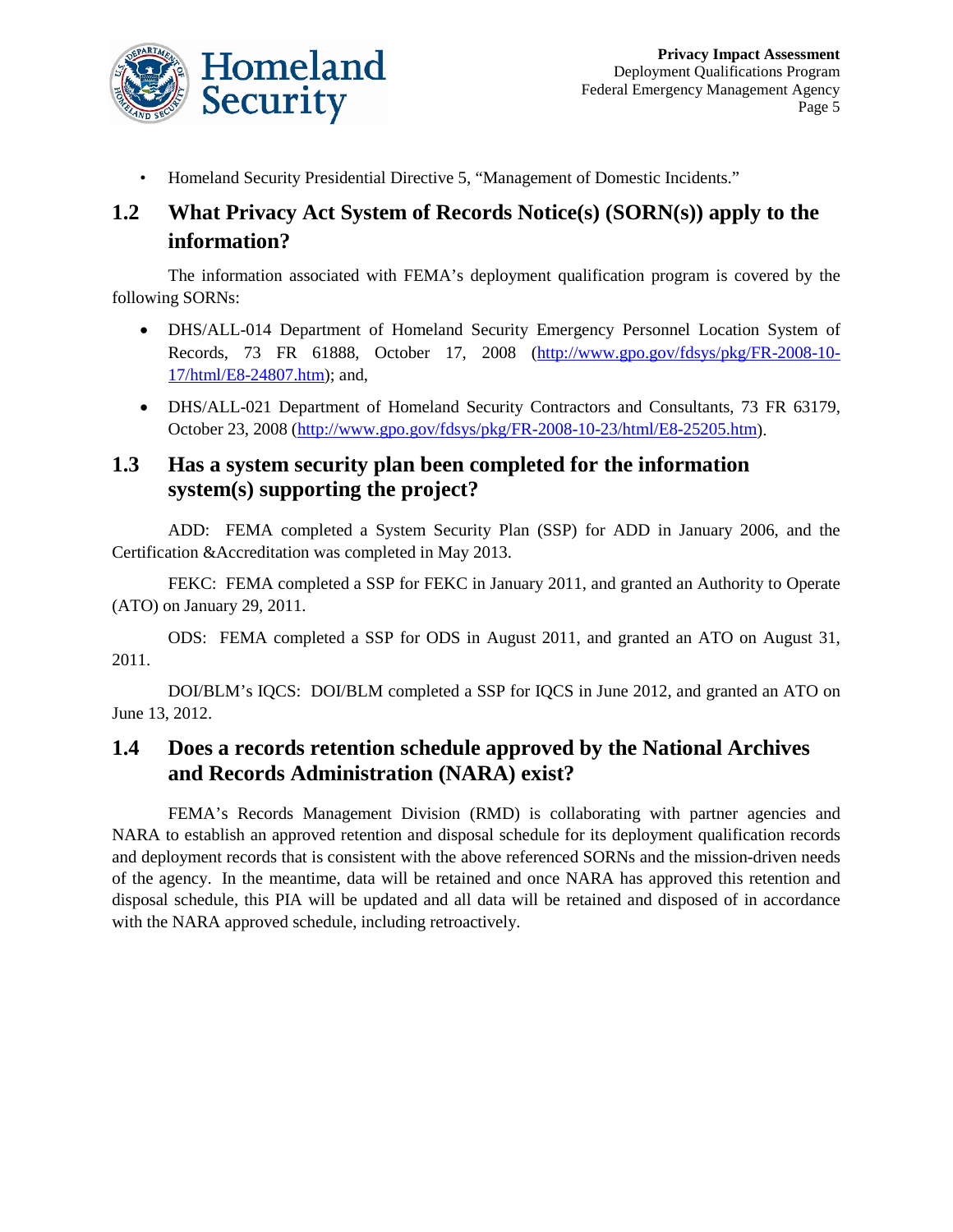

## **If the information is covered by the Paperwork Reduction Act (PRA), provide the OMB Control number and the agency number for the collection. If there are multiple forms, include a list in an appendix.**

The information collected as part of FEMA's deployment qualifications program is exempt from the PRA under 44 U.S.C. § 3502(3)(A) and Presidential Memorandum, "Information Collection under the Paperwork Reduction Act," April 7, 2010.

# **Section 2.0 Characterization of the Information**

#### **2.1 Identify the information the project collects, uses, disseminates, or maintains.**

The ADD system stores and maintains information for all individuals associated with FEMA's deployment programs; however, only employees assigned to FQS position titles are subject to FQS doctrine and have records in IQCS, and thus, not every individual whose information appears in ADD will have his or her records shared with DOI/BLM's IQCS. In addition, while FEMA stores an ample amount of data on its deployable personnel in ADD, DOI/BLM's IQCS will upload only a narrow subset of this data in support of FEMA's deployment qualifications program. The list of data elements that DOI/BLM maintains in DOI/BLM's IQCS on FEMA's behalf is included below:

*FEMA ADD Data Stored in EDW/ODS and Sent to DOI/BLM IQCS:*

- PID;
- Employee Full Name;
- Employee Type (e.g., PFT, TFT, CORE, or Reservist);
- Job Series;
- Recruitment Date (i.e., agency start date);
- FQS Position Title(s);
- Deployment History (job title, start and end date, station name, and disaster number);
- Agency Organization Code and FQS Program Code; and,
- Incident Set-up Information for Pre-Declaration Deployments (i.e., preliminary damage assessments, surge, and exercises).

#### *FEMA NETC Data Manually Entered into DOI/BLM IQCS:*

- EMI Course Number;
- Course Title;
- Course Location (E Emmitsburg, L Local Delivery, or B Anniston, AL); and,
- Completion Date.

#### *FEMA FEKC Data Stored in EDW/ODS and Sent to DOI/BLM IQCS:*

- Employee Full Name; and,
- Transcript of FQS-Required Training Courses (including course code, course title, and course completion date)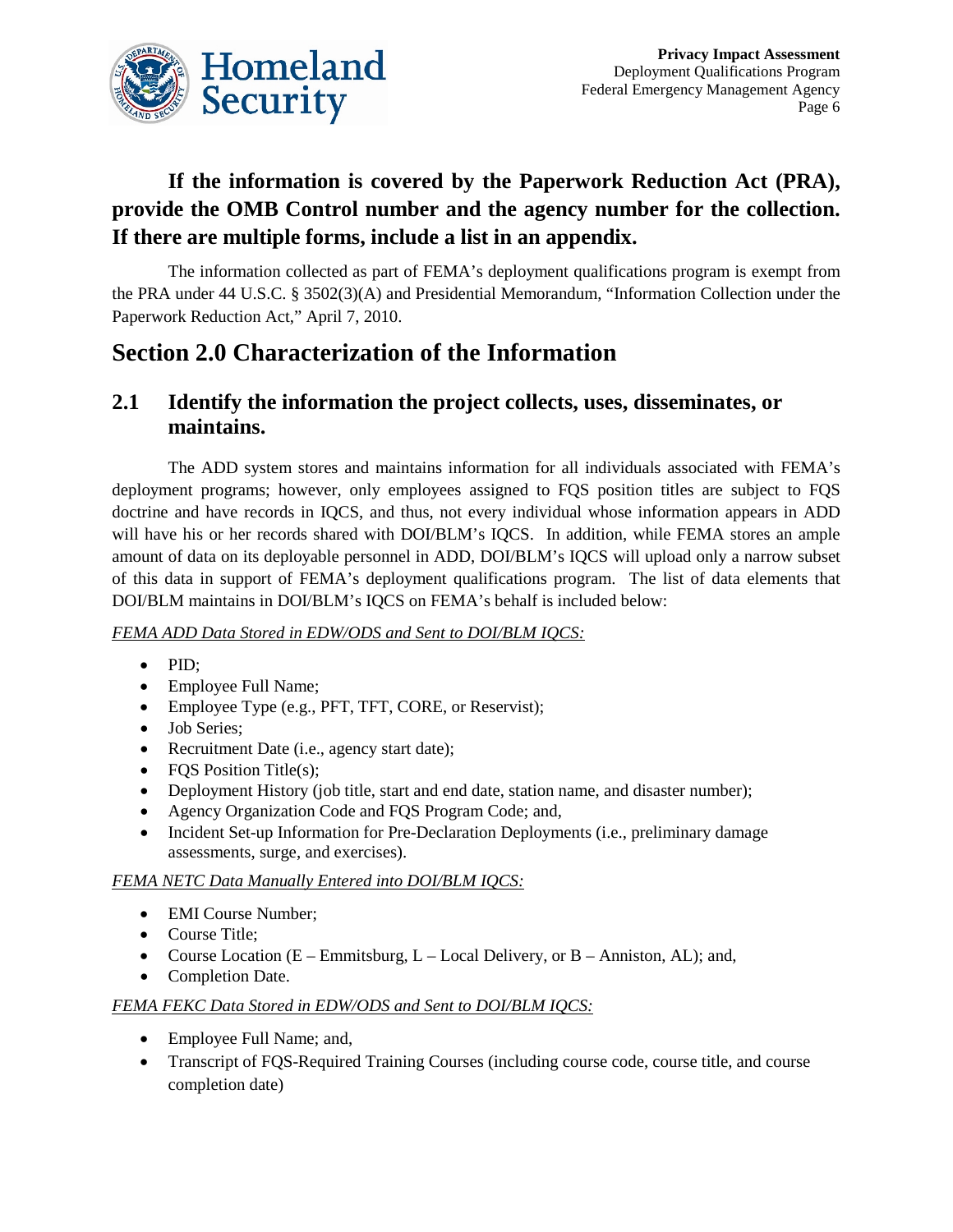

#### *FEMA EDW/ODS Data Sent to DOI/BLM IQCS:*

• Declaration Information (incident name, number, location, and dates).

#### *DOI/BLM IQCS Data Returned to FEMA for Upload into ADD:*

- PID (referred to as the Employee ID or *EmplID* in DOI/BLM's IQCS); and,
- Current FQS Position Title(s), plus corresponding qualification status (i.e., trainee or qualified).

#### **2.2 What are the sources of the information and how is the information collected for the project?**

The sources of information are FEMA ADD, FEKC, and EDW/ODS systems and FQS doctrine along with DOI/BLM's IQCS system.

#### **2.3 Does the project use information from commercial sources or publicly available data? If so, explain why and how this information is used.**

No information is used from commercial sources or publicly available data.

#### **2.4 Discuss how accuracy of the data is ensured.**

FEMA is responsible for ensuring the accuracy of its data prior to its transfer to DOI/BLM. FEMA employs various methods to ensure the accuracy of its data. Regional and headquarters program managers are responsible for reviewing and verifying their employees' records for both ADD and IQCS. DOI/BLM staff provides copies of all exception reports resulting from data transfers from ADD to IQCS to the FEMA IQCS staff for review and resolution, if needed. The IWMO Deployment Unit monitors ADD records daily, providing reports to management and forwarding concerns or suspected inaccuracies to the employee's manager. Also, an organizational abstract and employee file are imported biweekly from the U.S. Department of Agriculture National Finance Center (USDA/NFC) Database into ADD via script to reconcile the records in both databases.

#### **2.5 Privacy Impact Analysis: Related to Characterization of the Information**

**Privacy Risk:** The privacy risk associated with FEMA's deployment qualifications program is that FEMA could collect inaccurate information on disaster response and recovery personnel due to the manual data entry of information into ADD.

**Mitigation:** FEMA mitigates this privacy risk by requiring regular reviews of the data for accuracy by the IWMO Deployment Unit. Additionally, in order to ensure accuracy following each biweekly USDA/NFC Database import, the IWMO Deployment Unit who note any discrepancies regarding the SSNs or other information immediately verify the information with the respective individual and/or point of contact (POC).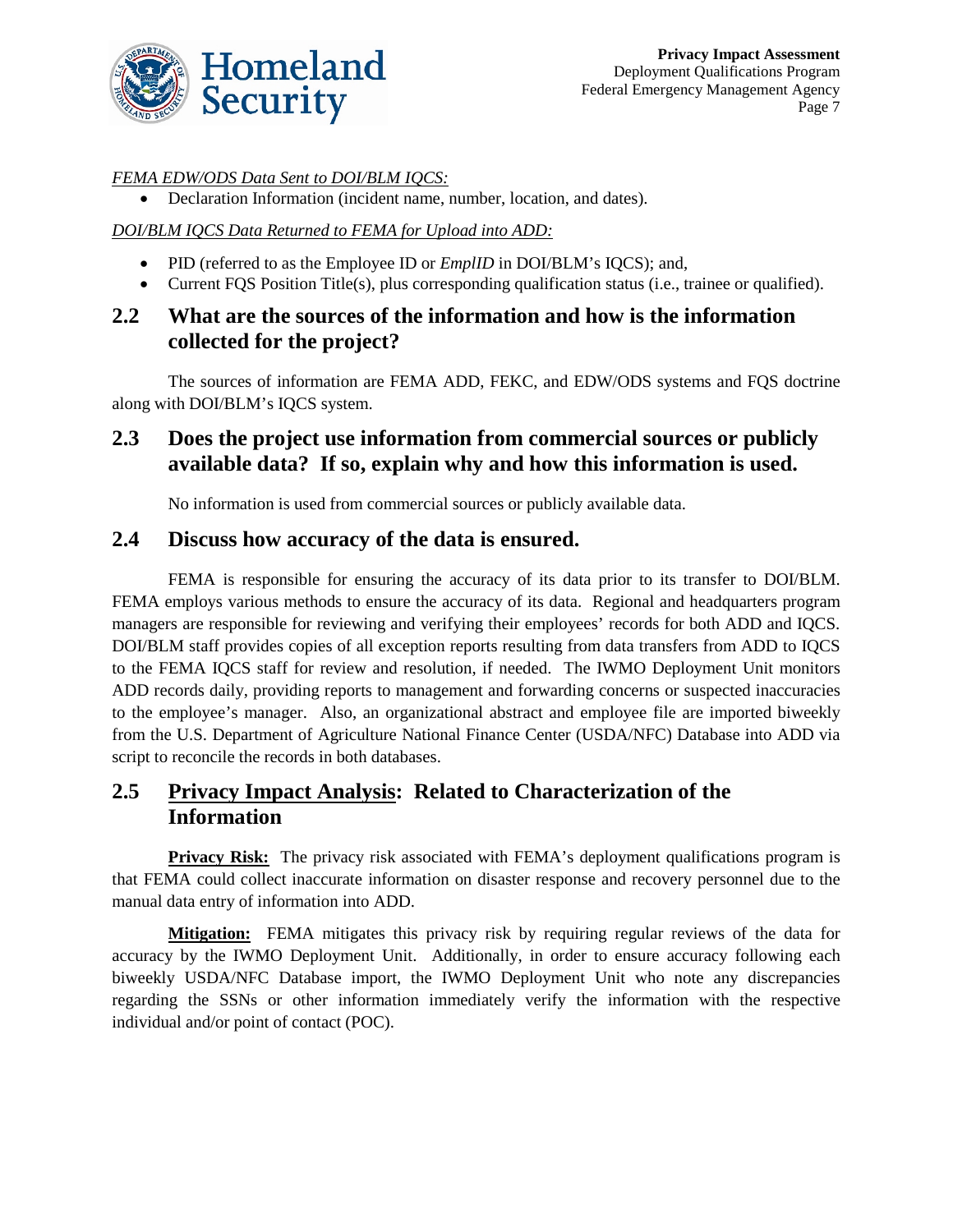

## **Section 3.0 Uses of the Information**

#### **3.1 Describe how and why the project uses the information.**

FEMA collects deployment program information stored in ADD through paper forms, data extracts from the USDA/NFC Database, and telephone keypad updates via ARS. Internally, FEMA uses the information to manage the availability of disaster response and recovery personnel and tracks the details of an individual's deployments, as well as any specialties that the individual possess. Externally, FEMA transfers the information to DOI/BLM's IQCS, which aligns the data with the qualifications criteria from FQS and subsequently returns to FEMA the qualification status of those individuals involved in FEMA's deployment programs. FEMA's deployment qualification program was implemented to meet FEMA's responsibility under the PKEMRA to establish qualification standards for all emergency managers, including the FEMA disaster response and recovery personnel.

## **3.2 Does the project use technology to conduct electronic searches, queries, or analyses in an electronic database to discover or locate a predictive pattern or an anomaly? If so, state how DHS plans to use such results.**

No, the project does not use technology to conduct electronic searches, queries, or analyses in an electronic database to discover or locate a predictive pattern or anomaly.

#### **3.3 Are there other components with assigned roles and responsibilities within the system?**

No, there are no other components with assigned roles or responsibilities within FEMA's deployment qualifications program.

#### **3.4 Privacy Impact Analysis: Related to the Uses of Information**

**Privacy Risk:** The privacy risk associated with FEMA's deployment qualifications program is that information collected for the purpose of deployment qualifications activities may be used for other than intended purposes.

**Mitigation:** FEMA mitigates this privacy risk by limiting the collection of information to that which is necessary to manage individuals for deployment activities and ensure their qualification for such deployments. FEMA limits access to the collected information, either through ADD or its training and LMS, to those individuals with a "need to know" the information for performance of their duties. In addition, FEMA users of the DOI/BLM IQCS system must receive training on the use of IQCS before they are provided with system credentials. Each user, while completing the application for an IQCS account, must read the privacy policy and must accept the terms of service prior to each login.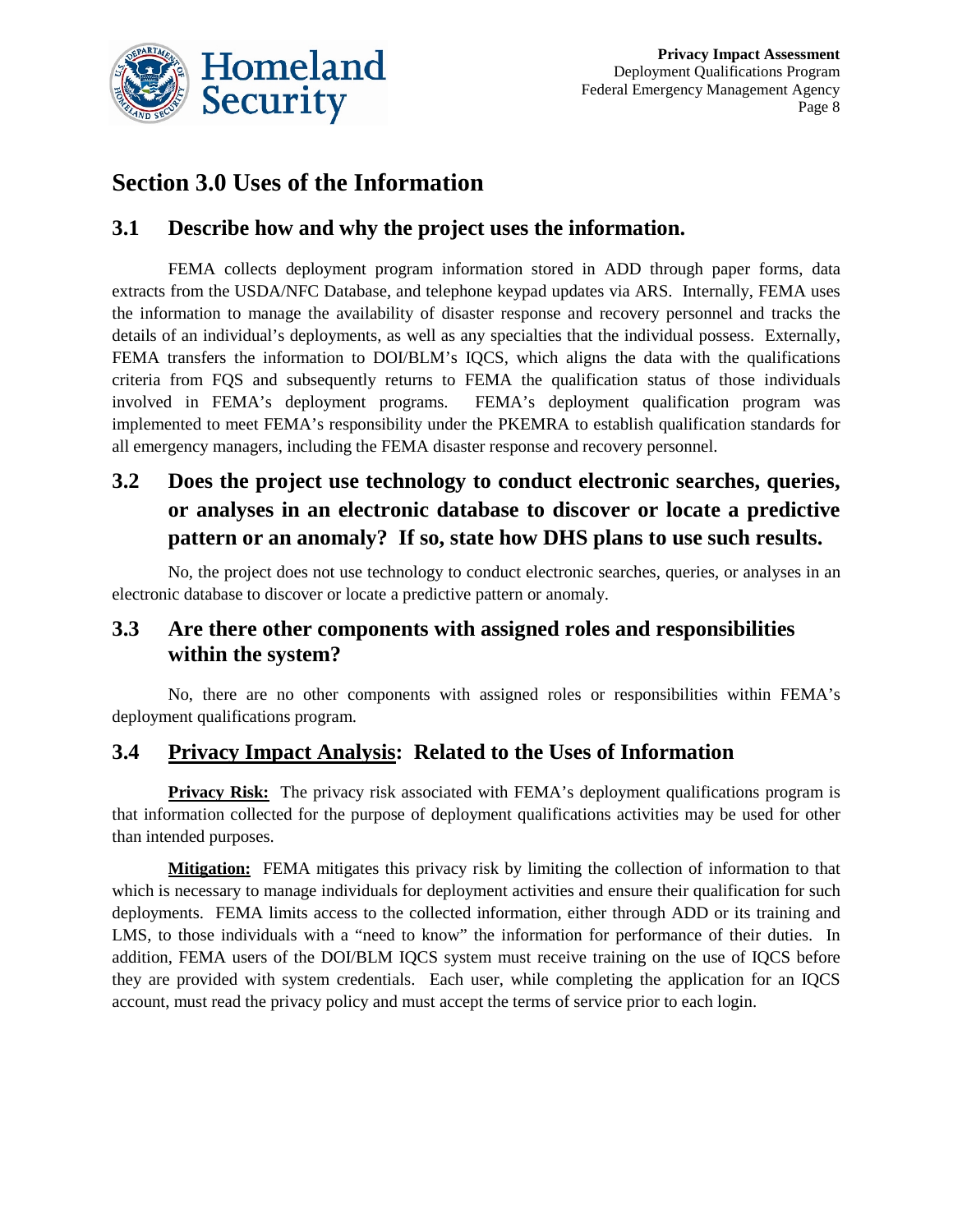

## **Section 4.0 Notice**

#### **4.1 How does the project provide individuals notice prior to the collection of information? If notice is not provided, explain why not.**

FEMA's deployment qualifications program is a high-profile, agency-wide endeavor to ensure that FEMA disaster response and recovery personnel have the knowledge, skills, and abilities to perform in their incident management and incident support positions. FEMA has provided notice of its deployment qualifications program through this PIA, as well as several other media, including multiple memoranda such as the memo to all FEMA employees from the Deputy Administrator, as well as a FQS tri-fold brochure, among other media. The individual deployment programs provide notice of their respective collection of information for FEMA's deployment programs.

#### **4.2 What opportunities are available for individuals to consent to uses, decline to provide information, or opt out of the project?**

Under FEMA's "Every Employee is an Emergency Manager" initiative, every new FEMA employee, once he or she accepts a FEMA position, is accepting the terms of employment, the position description, qualifications, and performance plans by signing a Conditions of Employment Agreement. Therefore, these FEMA employees would need to provide the required information or must notify their leadership if a conflict arose that would preclude their participation. FEMA Reservists must consent to participation in deployment activities and as a result, the requisite qualifications, by signing the Conditions of Employment Agreement. Although FEMA employees other than reservists, including PFTs, TFTs, and COREs, may have records in ADD for deployment purposes, they may not be subject to FQS requirements and, therefore, will not have records in DOI/BLM's IQCS.

#### **4.3 Privacy Impact Analysis: Related to Notice**

**Privacy Risk:** The privacy risk associated with FEMA's deployment qualifications program is that deployable individuals whose data is used for FEMA's deployment qualification programs will not receive notice prior to FEMA collecting their information.

**Mitigation:** FEMA mitigates this privacy risk by notifying FEMA employees through the interview process, as well as through the onboarding process that they may be deployed to a disaster. FEMA Reservists have expressly chosen to participate in disaster response and recovery activities by volunteering for such assignments. In addition, as noted in Section 4.1, FEMA has provided notice of FEMA's deployment qualifications program through several media, including multiple memoranda such as the memo to all FEMA employees from the Deputy Administrator, as well as an FQS tri-fold brochure, among other media.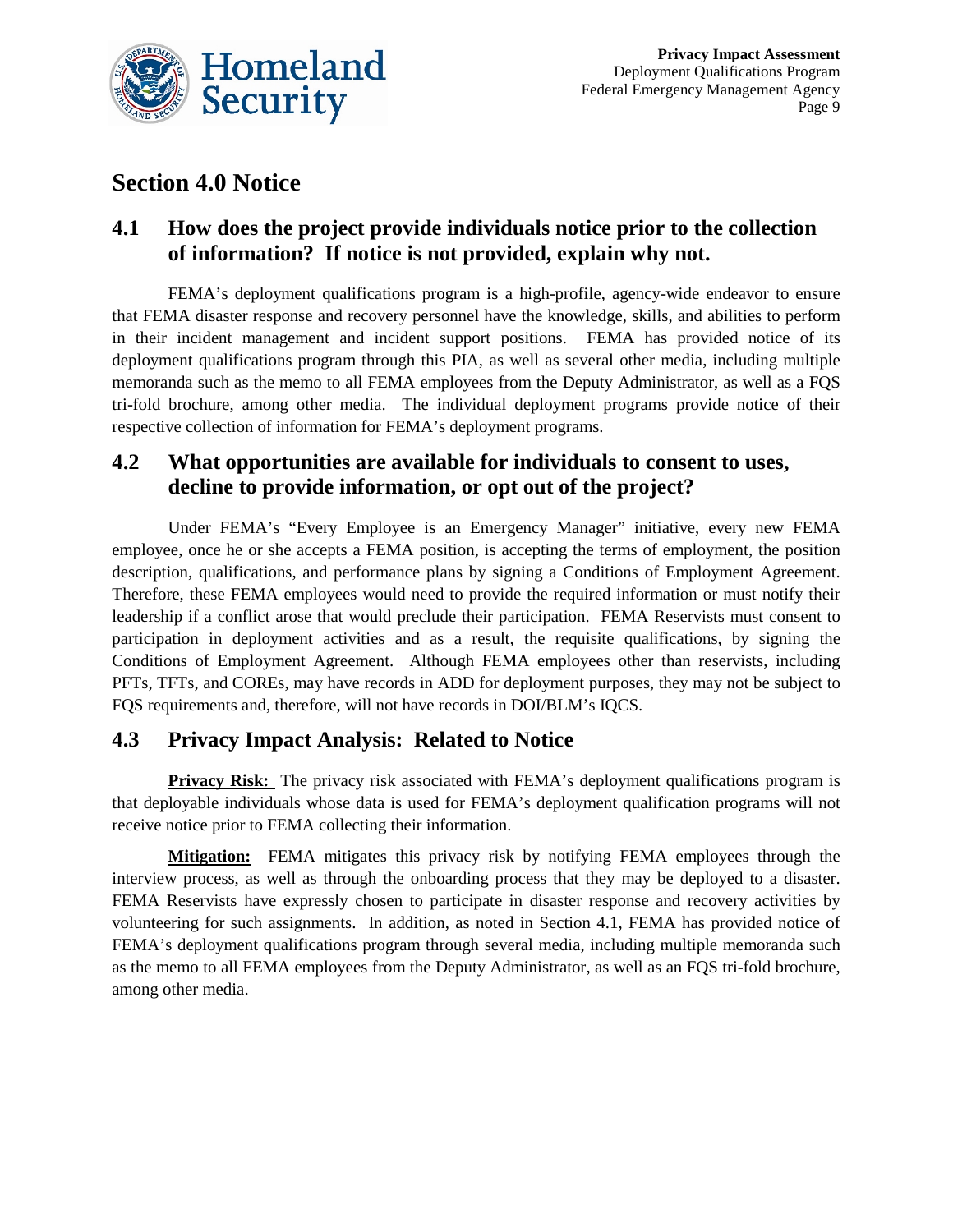

# **Section 5.0 Data Retention by the project**

#### **5.1 Explain how long and for what reason the information is retained.**

Under the terms of the March 2011 MOU, DOI/BLM maintains FEMA's deployment qualifications records within DOI/BLM's IQCS. DOI/BLM's IQCS will store active records for the duration of the agreement. An active record is a record for which there have been some updates within the last four years. In the event that a disaster response and recovery personnel's record is devoid of activity for four years, that individual's record will become inactive. If the individual's record remains in inactive status for a year, DOI/BLM's IQCS will archive the individual's record and return it to FEMA. This policy is in line with the mission needs of FEMA's deployment qualifications program and the timelines associated with achieving the requirements of the PTB for each position title in FQS, which in turn, ensures that disaster response and recovery personnel are appropriately trained and qualified. FEMA's RMD is collaborating with partner agencies and NARA to establish an approved retention and disposal schedule for its deployment qualification records and deployment records that is consistent with the above referenced SORNs and the mission-driven needs of the Agency. In the meantime, data will be retained and once NARA has approved this retention and disposal schedule, this PIA will be updated and all data will be retained and disposed of in accordance with the NARA approved schedule, including retroactively.

#### **5.2 Privacy Impact Analysis: Related to Retention**

**Privacy Risk:** The privacy risk associated with FEMA's deployment qualifications program is that DOI/BLM's IQCS will retain information longer than necessary.

**Mitigation:** FEMA mitigates this privacy risk by establishing a policy that meets the mission needs of FEMA's deployment qualifications program. DOI/BLM's IQCS will store active records for the duration of the agreement between FEMA and DOI/BLM. In the event that a deployable individual's record is devoid of activity for four years, that individual's record will become inactive. This four-year schedule is an automated feature of DOI/BLM's IQCS application. Subsequently, if the individual remains in an inactive status for one year, DOI/BLM's IQCS will archive the individual's record and return it to FEMA.

## **Section 6.0 Information Sharing**

#### **6.1 Is information shared outside of DHS as part of the normal agency operations? If so, identify the organization(s) and how the information is accessed and how it is to be used.**

Yes. FEMA shares disaster response and recovery personnel information with DOI/BLM's IQCS under the terms of a March 2011 MOU. DOI/BLM has set up a separate, segregated space (referred to as an "instance") within DOI/BLM's IQCS infrastructure to store the records pertaining to disaster response and recovery personnel and their qualification status. FEMA is responsible for managing FEMA data within its IQCS instance. BLM manages the infrastructure, including the servers and software, and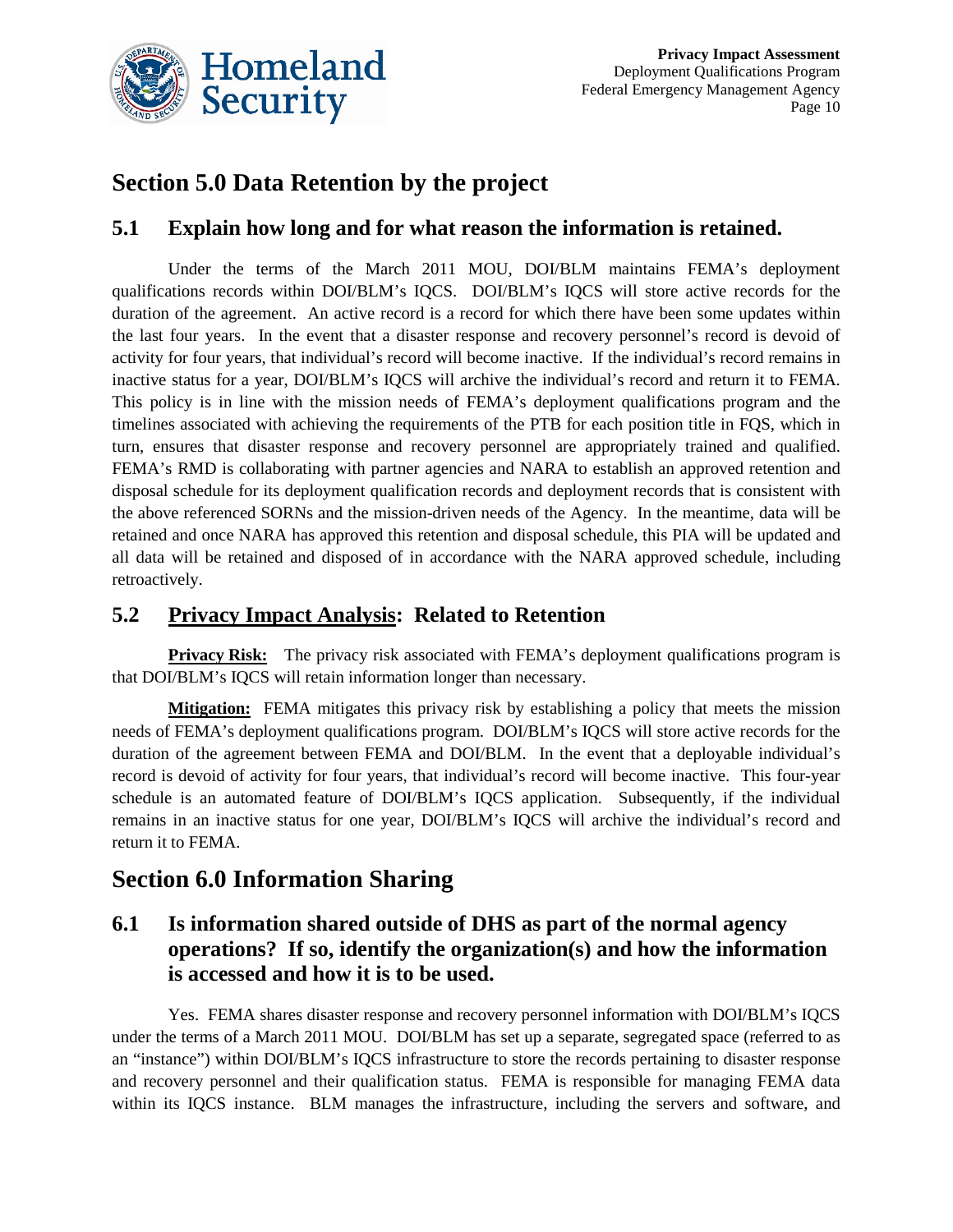

participates in the push and pull of data. FEMA's IQCS instance will query DOI/BLM's IQCS for the updated qualifications records for disaster response and recovery personnel, and FEMA will integrate those records within ADD.

## **6.2 Describe how the external sharing noted in 6.1 is compatible with the SORN noted in 1.2.**

Any sharing of information for FEMA's deployment qualifications program is covered by DHS/ALL-014 Department of Homeland Security Emergency Personnel Location System of Records, 73 FR 61888, October 17, 2008, [\(http://www.gpo.gov/fdsys/pkg/FR-2008-10-17/html/E8-24807.htm\)](http://www.gpo.gov/fdsys/pkg/FR-2008-10-17/html/E8-24807.htm). Specifically, routine use F will allow FEMA to share information with DOI/BLM's IQCS to promote the proper performance of official duties required to fulfill FEMA's mission in disaster response and recovery. FEMA's sharing with DOI/BLM is conducted in a manner that is consistent with this published routine use and is also compatible with the original purpose of collection.

#### **6.3 Does the project place limitations on re-dissemination?**

Yes. The sharing of information related to FEMA's deployment qualifications program is limited by the routine uses of the SORNs listed in Section 1.2. In conjunction with the aforementioned routine uses, FEMA does not share information without a demonstrated "need to know" the information requested. Furthermore, the MOU between DHS/FEMA and DOI/BLM contains language that specifically limits the re-dissemination of the information being shared between the two agencies.

#### **6.4 Describe how the project maintains a record of any disclosures outside of the Department.**

As identified in the SORNs noted in Section 1.2 above, requests for FEMA's deployment qualifications program records are made to the FEMA Disclosure Officer, who maintains the accounting of which records have been disclosed and to whom.

## **6.5 Privacy Impact Analysis: Related to Information Sharing**

**Privacy Risk:** The privacy risk associated with FEMA's deployment qualifications program is that an unauthorized or inadvertent disclosure of information from either ADD or DOI/BLM's IQCS.

**Mitigation:** FEMA mitigates this privacy risk by sharing the information in ADD outside of FEMA only pursuant to the routine uses found in the appropriate SORN (as noted in Section 1.2 above), and even in that case, only pursuant to a written request. FEMA requires training courses of all individuals with access to ADD to ensure the proper use and handling of data. FEMA also uses SOPs to document ADD protocols and establish guidelines for how FEMA employees use ADD. In addition, the MOU between DHS/FEMA and DOI/BLM prohibits participating agencies from further disclosing information to any non-participating entity without written consent of the participating agency providing the information or disclosures required by federal statute.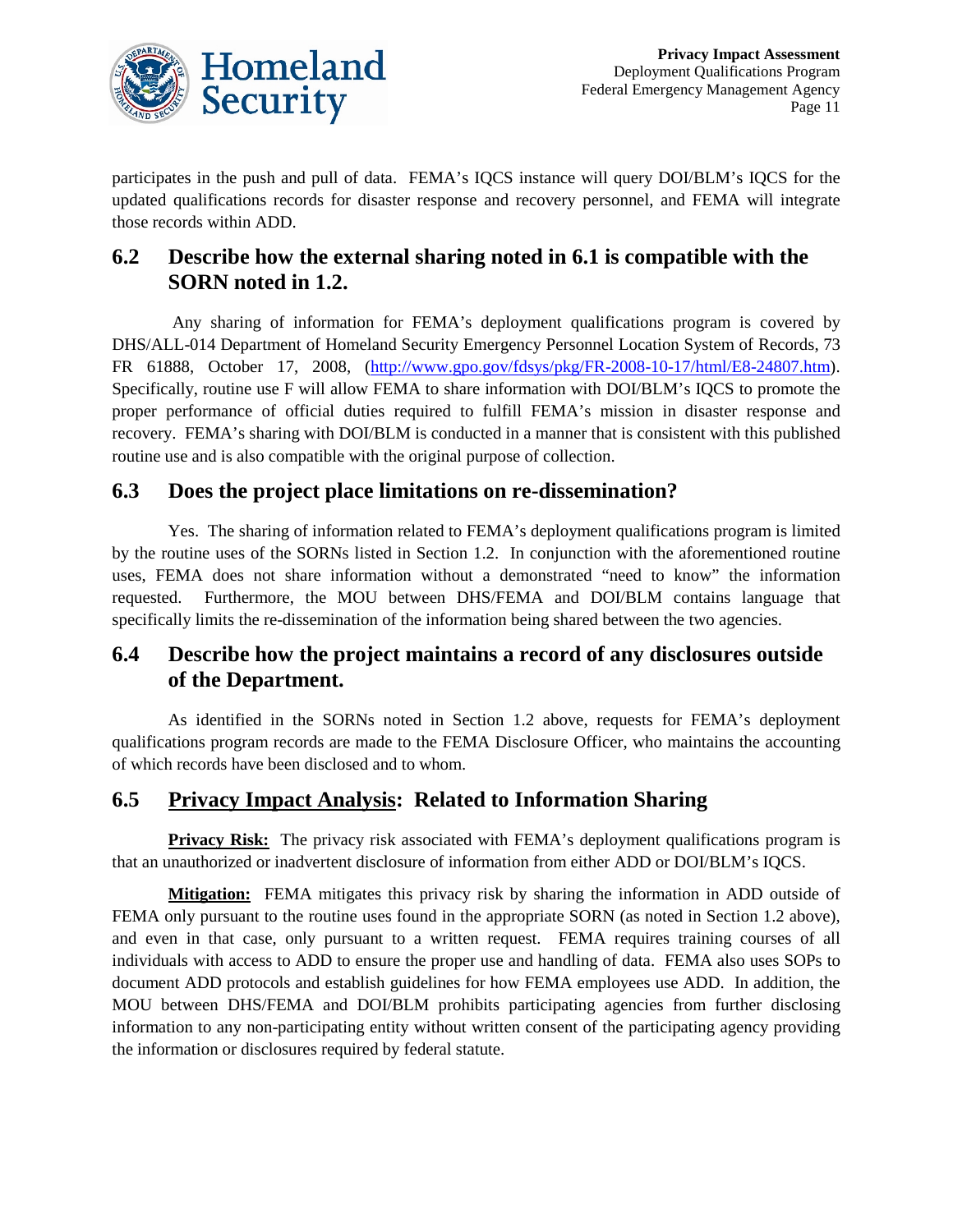

## **Section 7.0 Redress**

#### **7.1 What are the procedures that allow individuals to access their information?**

The deployment-related information within ADD is part of the DHS/ALL-014 Department of Homeland Security Emergency Personnel Location System of Records, 73 FR 61888, October 17, 2008, [\(http://www.gpo.gov/fdsys/pkg/FR-2008-10-17/html/E8-24807.htm\)](http://www.gpo.gov/fdsys/pkg/FR-2008-10-17/html/E8-24807.htm), and individuals may access their information via a Privacy Act or Freedom of Information Act (FOIA) request to FEMA's Disclosure Officer. Additionally, within the ADD system, the IWMO Deployment Unit accesses the information regarding FEMA's disaster response and recovery personnel. FEMA employees, including Reservists, may contact their supervisors or program managers to access their information.

## **7.2 What procedures are in place to allow the subject individual to correct inaccurate or erroneous information?**

The deployment-related information within ADD is part of the DHS/ALL-014 Department of Homeland Security Emergency Personnel Location System of Records, 73 FR 61888, October 17, 2008, [\(http://www.gpo.gov/fdsys/pkg/FR-2008-10-17/html/E8-24807.htm\)](http://www.gpo.gov/fdsys/pkg/FR-2008-10-17/html/E8-24807.htm), and individuals may access their information via a Privacy Act or FOIA request to FEMA's Disclosure Officer. Additionally, within the ADD system, the IWMO Deployment Unit accesses the information regarding FEMA's disaster response and recovery personnel. FEMA employees, including Reservists, may contact their supervisors or program managers to access their information. In addition, FEMA employees may access and update their information using the ARS toll-free line.

## **7.3 How does the project notify individuals about the procedures for correcting their information?**

This PIA and the aforementioned DHS/ALL-014 Department of Homeland Security Emergency Personnel Location System of Records, 73 FR 61888, October 17, 2008, [\(http://www.gpo.gov/fdsys/pkg/FR-2008-10-17/html/E8-24807.htm\)](http://www.gpo.gov/fdsys/pkg/FR-2008-10-17/html/E8-24807.htm), provide notice regarding ways in which disaster response and recovery personnel may correct their information in ADD. In addition, FEMA provides notice of redress in ADD directly to disaster response and recovery personnel during their initial disaster responder orientation as well as subsequent training courses. The redress process is explained to disaster response and recovery personnel by their supervisor, program manager, team lead, or other POC. Upon transfer of the records, DOI/BLM's IQCS would reflect the corrections made in ADD.

## **7.4 Privacy Impact Analysis: Related to Redress**

**Privacy Risk:** The privacy risk associated with FEMA's deployment qualifications program is that the individuals will be unaware of the redress process.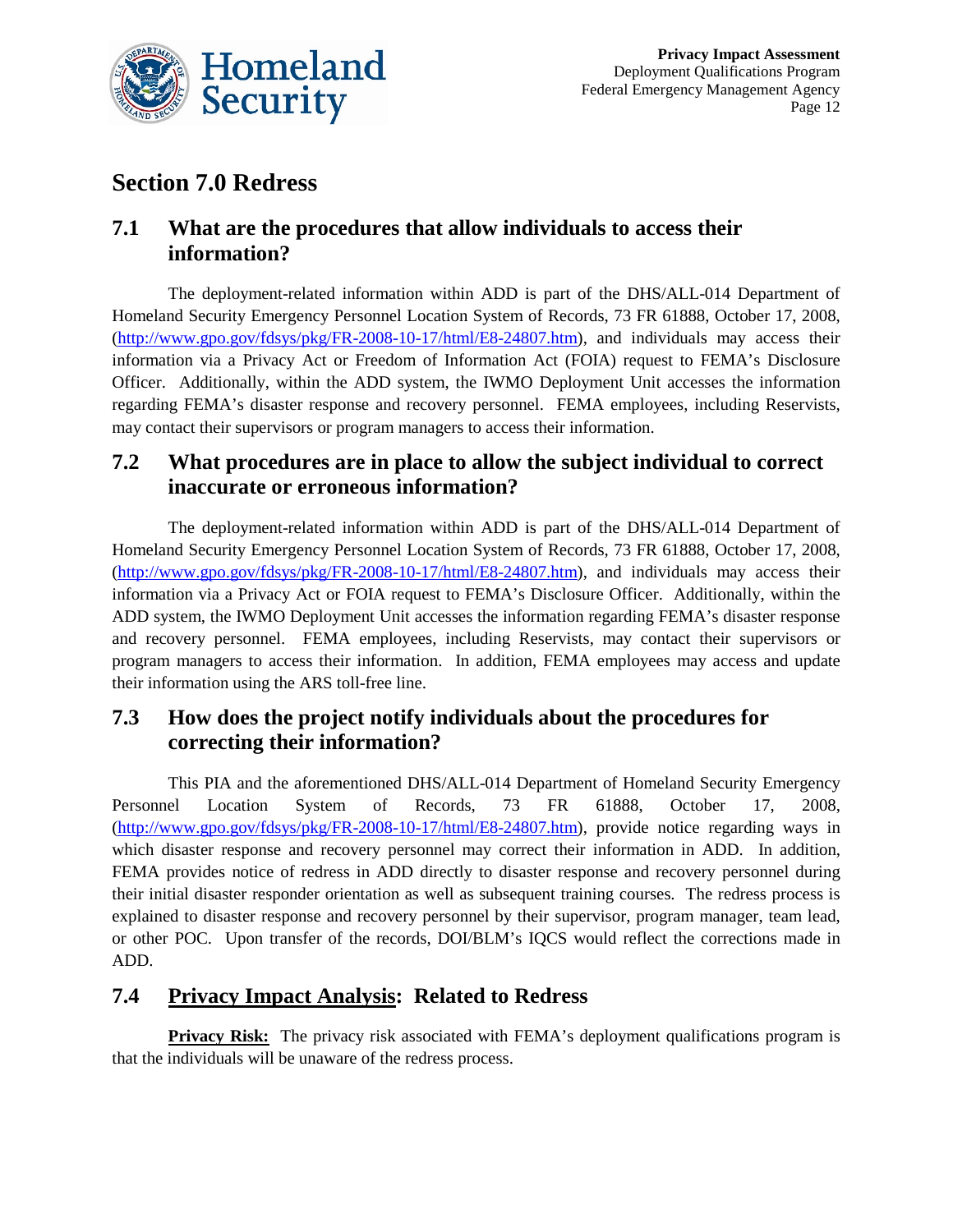

**Mitigation:** FEMA mitigates this privacy risk by providing notice of redress directly to disaster response and recovery personnel from their supervisor, program manager, team lead, or other POC during their initial training and during subsequent training courses, as noted above in Section 7.3. The redress process is explained via email, telephone, and/or in person. The supervisors, program managers, team leads, or other POCs, in turn, describe the redress process to their respective volunteers. FEMA employees and DHS SCF Volunteers who call the ARS automated hotline are also notified that they can update their information in ADD through ARS. Furthermore, ADD provides users with a Privacy Act Statement, prior to entry into the ADD system, which includes redress information. Finally, this PIA, the ADD User Manual, and the DHS/ALL-014 Department of Homeland Security Emergency Personnel Location System of Records, 73 FR 61888, October 17, 2008, [\(http://www.gpo.gov/fdsys/pkg/FR-2008-](http://www.gpo.gov/fdsys/pkg/FR-2008-10-17/html/E8-24807.htm) [10-17/html/E8-24807.htm\)](http://www.gpo.gov/fdsys/pkg/FR-2008-10-17/html/E8-24807.htm), offer notice of redress.

# **Section 8.0 Auditing and Accountability**

#### **8.1 How does the project ensure that the information is used in accordance with stated practices in this PIA?**

The IWMO Deployment Unit follows the practices stated in this PIA by leveraging standard SOPs, orientation and training, policies, rules of behavior, and auditing and accountability. In addition, FEMA's MOU with DOI/BLM reinforces this PIA. Furthermore, FEMA and DOI/BLM hold regular meetings to ensure that the agencies communicate on matters impacting FEMA's deployment qualifications program and the information pertaining to it. These meetings offer a forum through which issues may be addressed to ensure compliance with this PIA.

#### **8.2 Describe what privacy training is provided to users either generally or specifically relevant to the project.**

FEMA requires that all employees who access ADD have successfully completed annual privacy and information security training in accordance with FEMA and DHS policy. In addition, the IWMO Deployment Unit provides additional training for ADD users that includes use of the system, as well as safeguarding information.

#### **8.3 What procedures are in place to determine which users may access the information and how does the project determine who has access?**

An ADD User Access Request Form must be completed and signed by the employee and his or her supervisor stating he or she has a legitimate reason for accessing the system, which access is required, and that the required training has been completed. Upon approval, role-based access is granted, limiting the individual to only the information which is pertinent to his or her function. FEMA limits access to its allotted space within DOI/BLM's IQCS to only those who are responsible for administering its deployment qualifications program or who are otherwise responsible for the data in DOI/BLM's IQCS.